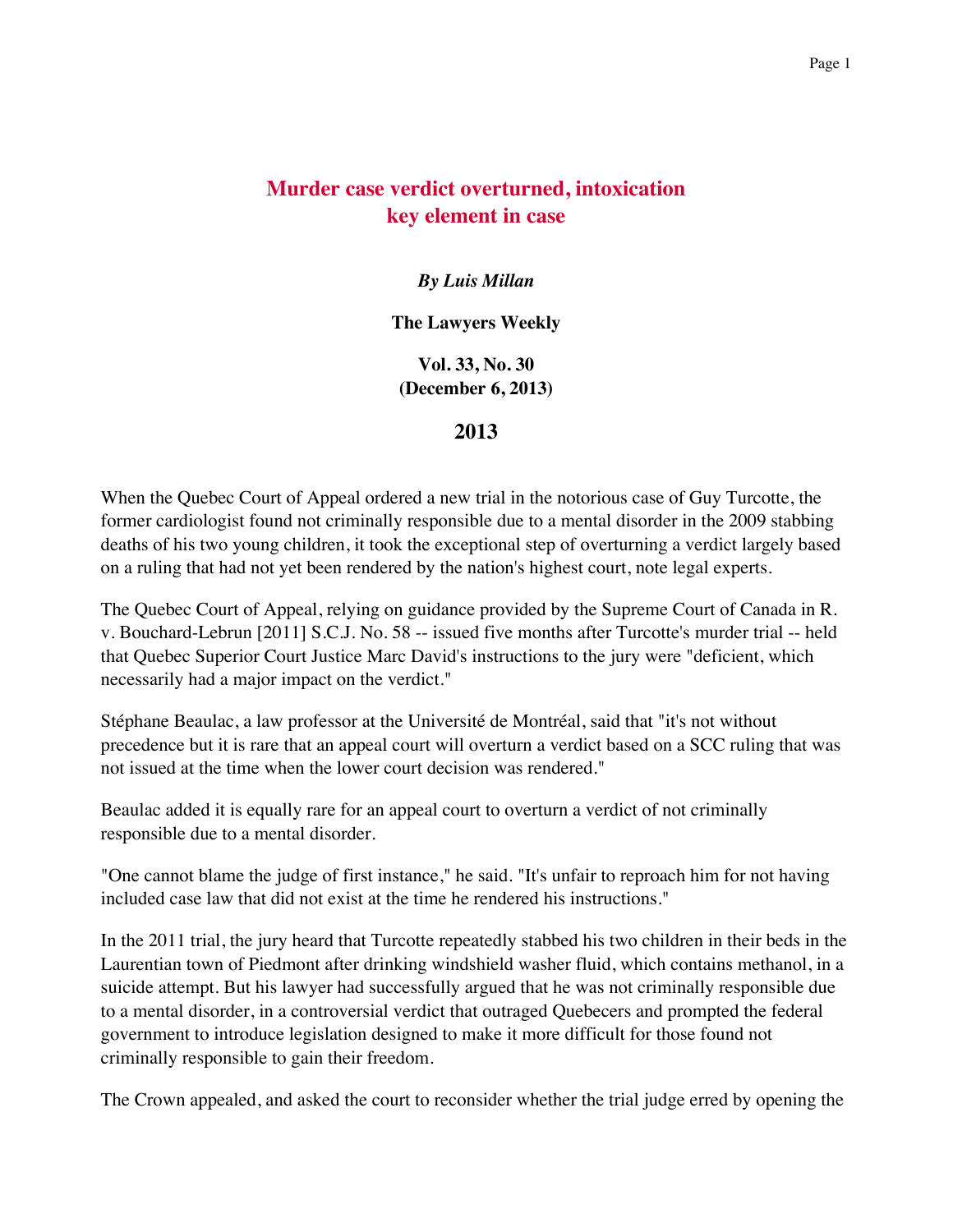door to the verdict that Turcotte was not criminally responsible due to a mental disorder, and whether the judge had properly instructed the jury over the notion of mental disorder under s.16 of the Criminal Code.

The appeal court found in R. c. Turcotte [2013] J.Q. no 10269 that there was evidence that Turcotte's mental condition left him incapable of judging the nature and quality of his acts, or realizing they were wrong. The evidence therefore allowed the trial judge to submit to the jury the defence that a person cannot be criminally responsible for an act committed while suffering from a mental disorder.

"What's interesting about the ruling is that the while everybody loudly and clearly denounced the verdict that Turcotte was not criminally responsible due to a mental disorder, the Quebec Court of Appeal held that the trial judge was right to submit that line of defence to the jury, which means that at the new trial it will no doubt once again be submitted," noted Mia Manocchio, a criminal lawyer based in Sherbrooke, Que.

However, the appeal court, informed by Bouchard-Lebrun, also held that an accused must show that he was suffering from a "disease of the mind" that is unrelated to the intoxication-related symptoms and "it is the responsibility of the jury to decide." But the trial judge failed to draw attention to this distinction, which led the jury to conclude that the effects of the intoxication (caused by drinking voluminous amounts of windshield washer fluid) was a part of or an essential factor of his mental disorder. That in turn prompted them to conclude that he was not criminally responsible due to a mental disorder, without considering the possibility that the true cause of his incapacity was the intoxication as opposed to his mental disorder.

"It was necessary for the jury to make the distinction and respond to the question: was it the mental disorder or the intoxication or even a combination of the two that was the source of his capacity?" said the panel of three judges in the 28-page ruling. "If it was intoxication, it goes without saying that the mental disorder defence cannot succeed. If it is a combination of the two, then the jury must examine the contributing role of each one and determine" what prompted the incapacity.

Juries will likely face a daunting challenge in making the distinction between the two lines of defence since it is a relatively complex issue, said Manocchio. "There's no doubt that the more complicated the case, the more challenging it will be for the jury to make a well-considered decision that distinguishes between the defences," she added.

The burden of proof lies with the accused to show that he was suffering from an incapacitating mental illness, distinct from the intoxication symptoms, noted Montreal criminal lawyer Robert La Haye.

"By ordering a new trial and overturning the verdict of non-criminal responsibility, the ruling very clearly states that one cannot invoke voluntary intoxication as a defence to void the criminal character of the act," said La Haye. "The accused must show by a preponderance of evidence that